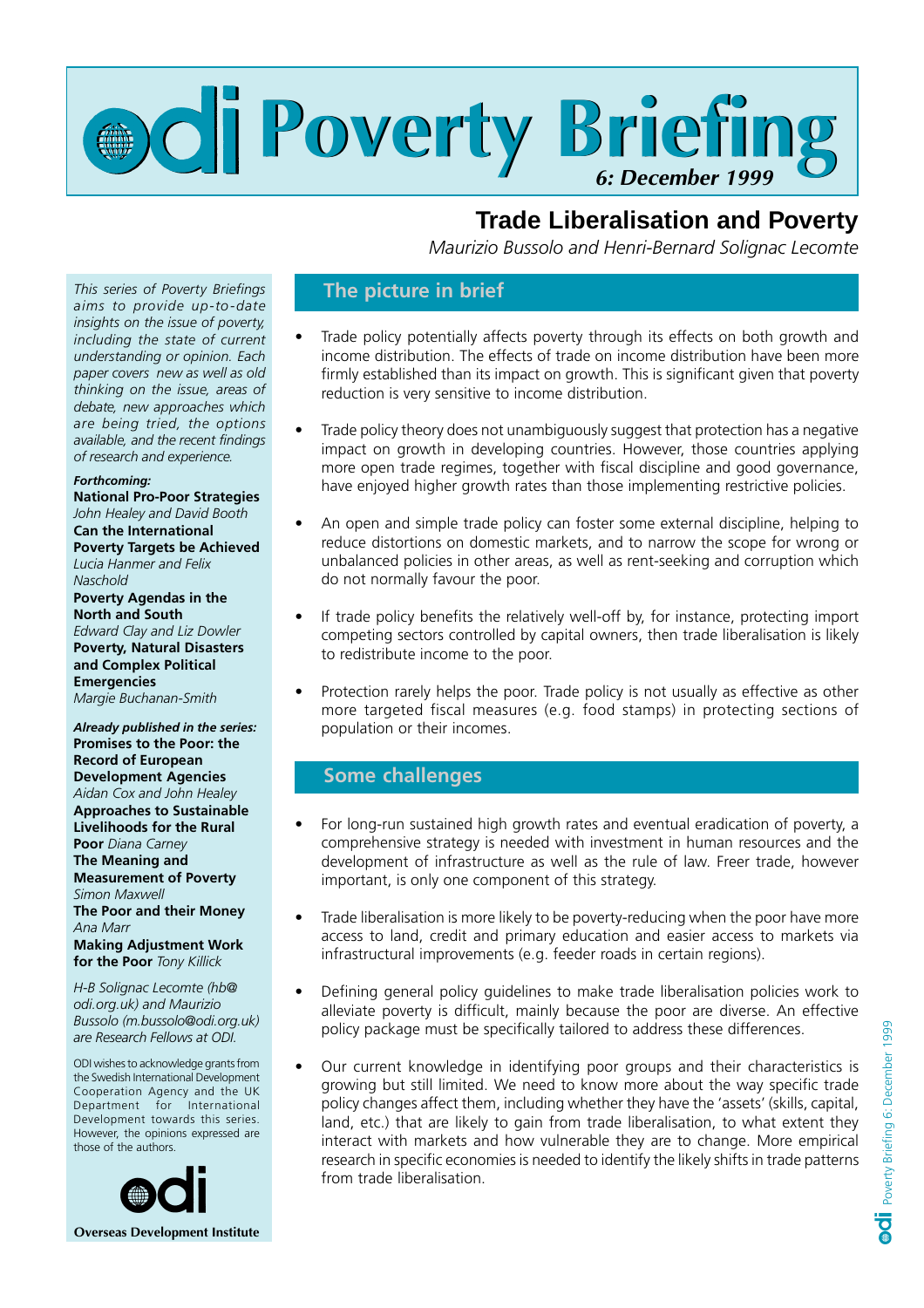#### **What is the question?**

Increasing *international flows* of trade and capital are too often seen as a major cause of *widening gaps in living standards* between populations in the North and the South or within these regions. However, serious attempts at understanding the possible ways in which the two are connected are rare, mostly because measuring their reciprocal influence is quite difficult.

Apart from the complex public emotions related to these themes, two aspects make a serious study of trade and poverty particularly difficult. The first is that, in international trade analysis, it is essential to take account of the 'general equilibrium', in which everything affects everything else. For example, should one measure the effects of a change in trade protection as if that change is occurring in isolation in a country that faces given world prices? Or should one consider simultaneous changes in various countries and also modifications in other policies that may be put in place to offset tariff revenue losses? Or again, should one look at trade-induced variations in the returns to 'factors' (capital, land and labour) separately from movements in the prices of consumption goods; or consider their joint impact on the poor? Partial and general equilibrium approaches can produce opposing poverty predictions and contradictory policy advice.

Second, changes in trade volumes and international prices are determined – together with variations in poverty levels by many different variables. Thus when looking at real world data, it is difficult to take account of all these variables, and a clear relationship between trade and poverty is hard to establish. Researchers may come to opposite conclusions according to which counterfactual situation they compare with actual observations. Abstracting from specific country cases, East Asia and Latin America display two contrasting situations where increasing trade flows were accompanied respectively by lower and growing poverty levels. Clearly, in such cases, the counterfactual should include not only lower trade flows but also variations in other variables (e.g. growth rates, technology, macro-balance stability, and levels of development) which, in turn, may interact with trade flows.

#### **A conceptual framework to analyse trade liberalisation and poverty linkages**

In this *ODI Poverty Briefing*, we limit our attention to the specific issue of *how trade liberalisation and poverty levels may be linked within a given developing country.* In particular the paper focuses on what economists have to say on the following chain of linkages: trade policy affects trade flows which modify the prices of goods and factors; increased trade, in turn, influences growth and income distribution; these changes alter poverty levels. The Chart schematically represents these linkages (with arrows), ignoring a series of other important issues such as the feedback effect of increased poverty and inequality on growth and trade, and global issues such as the world distribution of poverty or the determination of international prices for traded goods. It also assumes a concern with a money-income concept of poverty (e.g. numbers of people falling below a given income level) and it takes no account of many other dimensions of poverty.

the real world its immediate effect is normally to influence trade flows. To meet its goals, a trade ministry may use various instruments to change price differentials between domestic and foreign goods. We assume that trade liberalisation consists of the removal of restrictions and brings about a convergence of domestic towards international prices, and stronger incentives to trade. This is what has happened in the OECD countries since the end of the Second World War and more recently, in developing countries which have embarked upon unilateral liberalisation reforms or have entered multilateral trade negotiations under the WTO system. Most economists agree that this trade liberalisation process has played a major role in post-war *growth in trade volumes* although other factors, notably technological progress, may also have contributed.

However, the effects of trade liberalisation on *GDP growth* and *income distribution* continue to be a source of hot debate. Since economic growth and income distribution are the main determinants of poverty levels, knowledge of the way increased trade affects these two variables is essential to our understanding of how trade liberalisation may influence poverty.



#### **Trade, openness and growth (Chart: Arrow 1)**

What does economic theory tell us about trade and growth (Arrow 1 in the Chart)? We can broadly distinguish three categories of models. In the first, the 'static economic models', the removal of trade restriction expands GDP. However, this result assumes that markets function well and without significant distortions, which is not always the case in practice because of poor information, monopolies, political interference, etc. Indeed, if there is 'market failure' then barriers to trade may increase GDP. In the second category of models, where growth is driven exogenously by technological progress, the long-run GDP growth rate is unaffected by trade policy (although the latter may have some influence during the transition from a controlled economy to a market driven one). In the final category, technology change is central. With models of this category, it is possible to construct cases where a 'small country' (i.e. an economy for which the prices of its exports and imports are given in international markets) grows faster by protecting a 'high-tech' sector from imports.

The bottom line is that in a small country, the theory of trade policy does not suggest unambiguously that protection

Though trade policy may have a number of objectives, in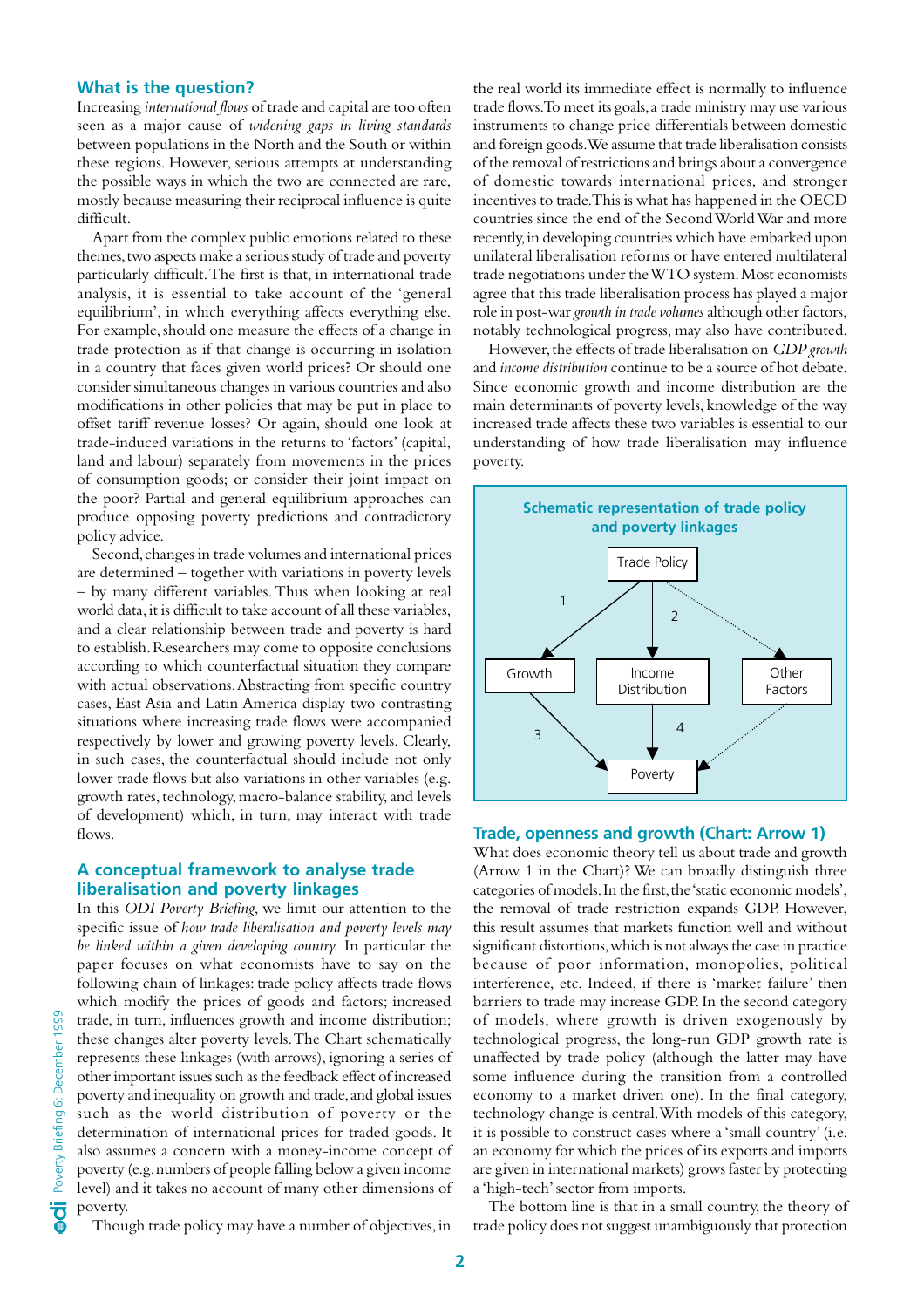is unfavourable to its growth.

Given these theoretical insights, what does observation of the real world tell us? Researchers have looked at statistical data and have found some positive relationships between the degree of 'openness' of economies and their growth. The results might be summed up as follows: developing countries applying more open trade regimes have enjoyed higher growth rates than those implementing restrictive policies. This conclusion depends crucially on how openness is defined. When it is strictly limited to include only measures taken at the borders of countries, then growth seems to be almost unaffected by greater openness. When openness is measured by a wider range of potentially influential policies – including the level and variability of barriers, distortions in the 'real exchange rate' (i.e. degree of international competitiveness), degree of state monopoly of major export products, forms of government (e.g. socialist) and others – then growth appears to be boosted whenever a country moves towards a more open regime.

 Two further major conclusions may be drawn from the trade and growth literature. First, an open and simple trade policy implies a certain external discipline that inevitably reduces the discretion and arbitrariness of public officials and as a consequence, also discourages the private sector from engaging in rent-seeking activities and corruption. In addition, ineffective and unbalanced policies in other economic areas seem less likely to be undertaken, when an open trade regime is in place. Second, without a comprehensive strategy involving investment in human resources, infrastructure and the rule of law, freer trade alone does not guarantee sustained growth rates.

#### **Trade liberalisation and the distribution of income (Chart: Arrow 2)**

The strong redistribution effects of trade liberalisation have been firmly established by economists. Recent research has shown for example, that in sub-Saharan Africa, a reduction of average tariffs from 40% to 10% entails real income losses of 35% for urban employers and 41% for recipients of trade rents, compared with a gain to farmers of 20%. The overall net gain to the economy is estimated at 2.5%. The relatively small size of this efficiency gain compared to the redistribution effects makes trade liberalisation a very hard reform for policy makers to implement.

The standard result of trade liberalisation in economies that are abundant in labour and capital-scarce is that labour gains at the expense of capital owners (see Box for the mechanics). There is some plausibility in assuming that poor people are more likely to be found in the wage earners' group than among capital owners. Hence trade liberalisation should redistribute income towards some poorer groups of people. Where trade restrictions are protecting skilled labourintensive sectors, their removal will shift income towards *unskilled* labourers, and unskilled labourers are more likely to be among the poor and the poorest. But when natural resources are important as a third factor of production, the picture can be more complicated. For instance, in Latin America and Africa, trade liberalisation may actually result in a shift in the distribution of earnings *away from* unskilled workers by expanding exports of certain sectors that are intensive in the combined use of natural resources and skilled labour (e.g. mining) (see Box).

#### **Income redistribution with trade liberalisation**

The setting is a stylised labour-abundant but capital-scarce and small developing country. It produces and exports labourintensive primary goods, and protects its import-competing capital intensive manufacturing activities. When trade is liberalised, *domestic* prices converge towards the international levels; i.e. domestic prices for manufactures go down relative to domestic primary goods prices. Manufacturing activities are no longer profitable given that cheaper foreign goods substitute their output. Hence they contract and start releasing capital, which is then employed in the primary sectors. Because primary activities are more labour-intensive, new capital is absorbed in them at a lower rate than it is released from manufacturing. The result is that the price for capital decreases and wage rates increase in real terms. This changes income distribution in favour of labour/ wage earners at the expense of capital owners. Where primary products are intensive in their use of *unskilled* labour, the shift in earnings favours unskilled workers.

If a third factor of production – natural resources – is included, and if primary products require complementary inputs of natural resources and skilled workers, then their expansion following trade liberalisation may bid up the rewards to both of these factors at the expenses of unskilled labour. A similar result emerges if a country is assumed to be producing three commodities (export crops, subsistence agriculture, and manufactures) using three factors (land, skilled and unskilled labour) in different combinations. Assume export crops are more land-intensive and less unskilled-labour intensive than subsistence agriculture and skilled labour does not perfectly move across sectors: trade liberalisation, by raising export crops' domestic prices causes an expansion of the export sector at the expense of subsistence farming. This lowers employment opportunities for unskilled workers and reduces their wages.

But do these processes happen in reality? Unfortunately data for the actual effect of trade liberalisation (which is not easily measurable in isolation from other reforms/shocks) on income distribution are not directly available, nor are, they easily compiled. Although household surveys in developing countries have improved considerably in recent years, a systematic link between open trade policy and more pro-poor income distribution has not been unequivocally established.

If we look at the broad picture, East Asia and Latin America are two regions that have embarked on extensive trade liberalisation policies. In the former, income distribution, or more specifically wage inequality between skilled and unskilled labour, has improved, but by contrast it has worsened in the latter. Various explanations have been put forward for this puzzling contrast:

• The initial conditions in the two areas differed in terms of skilled/unskilled labour supplies, with East Asia registering a faster inflow of skilled workers in their labour markets.